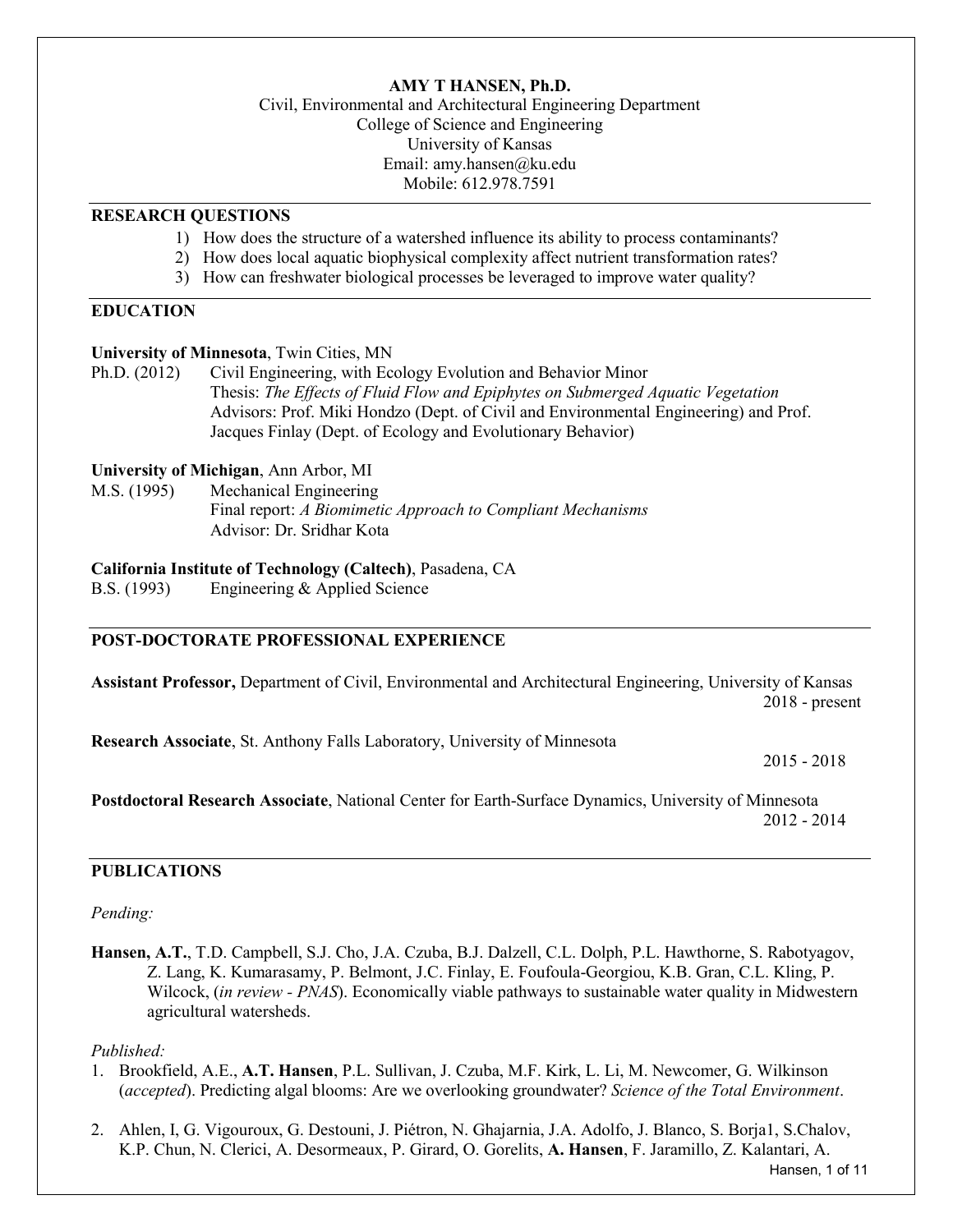Labbaci, L. Licero, J. Livsey, G. Maneas, K.L. McCurley, D. Moshir Pahani, S.A. Palomino Sebastian, R. Price, C. Ricaurte-Villota, V.H Rivera-Monroy, A. Rodriguez, E. Rodriguez, J. Salgado, B. Sannel Britta, S. Seifollahi1, M. Simard, Y. Sjöberg, P. Tersky, J. Thorslund Eriksson, D.A. Zamora, J. Jarsjö, (*accepted*) Hydro-climatic changes of wetlandscapes across the world, *Scientific Reports*.

- 3. Tague, C.L., S.A. Papuga, C. Gerlein-Safdi, S. Dymond, R.R. Morrison, E.W. Boyer, D. Riveros-Iregui, E Agee, B. Arora, Y.G. Dialynas, **A. Hansen**, S. Krause, S. Kuppel, S.P. Loheide, S.J. Schymanski, S.C. Zipper (2020) Adding our leaves: a community-wide perspective on research directions in ecohydrology. *Hydrological Processes*. DOI: 10.1002/hyp.13693.
- 4. N. Ghajarnia, Georgia Destouni, J. Thorslund, Z. Kalantari, I. Åhlén, J.A. Anaya-Acevedo, J.F. Blanco-Libreros, S. Borja, S. Chalov, A. Chalova, K.P. Chun, N. Clerici, A. Desormeaux, B.B. Garfield, P. Girard, O. Gorelits, **A. Hansen**, F. Jaramillo, J. Jarsjö, A. Labbaci, J. Livsey, G. Maneas, K. McCurley, S. Palomino-Ángel, J. Pietroń, R. Price, V.H. Rivera-Monroy, J. Salgado, A.B.K. Sannel, S. Seifollahi-Aghmiuni, Y. Sjöberg, P. Terskii, G. Vigouroux, L. Licero-Villanueva, and D. Zamora (2019). Data for wetlandscapes and their changes around the world. *Earth System Science Data*. DOI: 10.5194/essd-2019- 207.
- 5. Dolph, C.L., E. Boardman, M. Danesh, J. C. Finlay, **A.T. Hansen**, A. Baker, B. Dalzell (2019). Phosphorus Transport in Intensively Managed Watersheds, *Water Resources Research*, DOI: 10.1029/2018WR024009.
- 6. Terui, A., J.C. Finlay, **A.T. Hansen**, J.L. Kozarek (2019). Quantifying cryptic function loss during community disassembly, *Journal of Applied Ecology*, 56(12), 2710-2722. DOI: 10.1111/1365-2664.13507.
- 7. Jaramillo, F. A. Desormeaux, J. Hedlund, J. Jawitz, N. Clerici, L. Piemontese, A. Rodriguez, J.A. Anaya, J.F. Blanco, S. Borja, J. Celi, S. C., KwokPan Chun, M. Cresso, L. Dahir, G. Destouni, D. Xu, G. Di Baldassarre, A. Downing, L. Espinosa, N. Ghajarnia, P. Girard, **A.T. Hansen**, T. Hu, J. Jarsjö, Z. Kalantary, L. Licero-Villanueva, J. Livsey, E. Machotka, K. McCurley, S. Palomino, J. Pietron, R. Price, C. Ricaurte, L.F. Ricaurte, V. Rivera-Monroy, E. Rodríguez, J. Salgado, A. Britta K. Sannel, A.C. Santos, S. Seifollahi, M. Simard, Y. Sjöberg, L. Sun, J. Thorslund, G. Vigouroux, D. Zamora, I. Åhlén, Ö. Bodin, A.D. Ziegler, S. J. Ramchundar (2019). Priorities and Interactions of Sustainable Development Goals (SDGs) with Focus on Wetlands. *Water,* 11(3). DOI: 10.3390/w11030619.
- 8. Gran, K., C. Dolph, A. Baker, M. Bevis, S.J. Cho, J.A. Czuba, B. Dalzell, **A. Hansen**, S. Kelly, Z. Lang, J. Schwenk, P. Belmont , J.C. Finlay, P. Kumar, S. Rabotyagov, G. Roehrig, P. Wilcock, E. Foufoula-Georgiou (2019). The power of environmental observatories for advancing multidisciplinary research, outreach, and decision support: the case of the Minnesota River Basin, *Water Resources Research*, 55(4) 3576-3592. DOI: 10.1029/2018WR024211.
- 9. Stefan, H.; C. Ellis; J. Gulliver; M. Hondzo; C. Paola; J. Marr; K. Hill; M. Guala; A. Ebtehaj; V. Voller; A. Erickson; J.L. Kozarek; and **A.T. Hansen** (2018).The St. Anthony Falls Laboratory: 80 Years of Progress Part 2A Transition to Environmental Research. *ASCE EWRI Conference Proceedings*. DOI: 10.1061/9780784481394.016.
- 10. Wollheim, W.W., S. Bernal, D Burns, J.A. Czuba, C.T. Driscoll, **A.T. Hansen**, R.T. Hensley, J.D. Hosen, S.S. Kaushal, L. Koenig, Y. Lu, A. Marzadri, P. Raymond, D. Scott, R.J. Stewart, P.G. Vidon, E. Wohl. 2018. River network saturation concept: factors influencing the balance of biogeochemical supply and demand of river networks *Biogeochemistry*. DOI: 10.1007/s10533-018-0488-0.
- 11. **Hansen, A.T.**, A. Singh. 2018. Extracting watershed scale biogeochemistry from high frequency sensor data in intensively managed agricultural basins, *Journal of Geophysical Research – Biogeosciences.* DOI: 10.1029/2017JG004310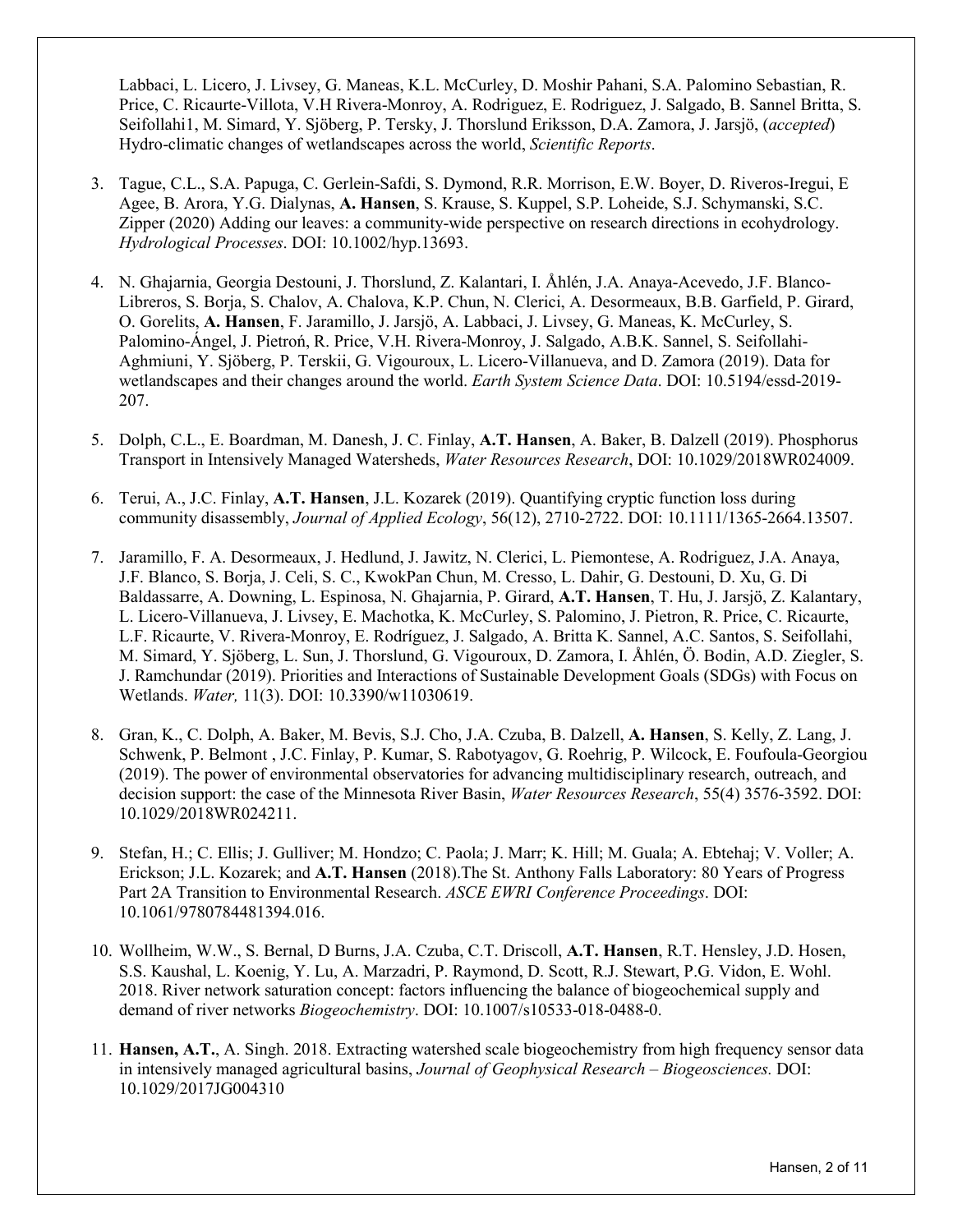- 12. Czuba, J.A., **A.T. Hansen,** E. Foufoula-Georgiou, and J.C. Finlay. 2018. Contextualizing wetlands within a river network to assess nitrate removal and inform watershed management, *Water Resources Research.* DOI: 10.1002/2017WR021859.
- *13.* **Hansen, A.T.,** C.L. Dolph, E. Foufoula-Georgiou, J.C. Finlay. 2018. Contribution of wetlands to nitrate removal at the watershed scale, *Nature Geosciences.* DOI: 10.1038/s41561-017-0056-6.
- 14. **Hansen, A. T.**, C. D. Dolph, and J. C. Finlay. 2016. Do wetlands enhance downstream denitrification in agricultural landscapes? *Ecosphere.* 7(10): e01516. DOI: 10.1002/ecs2.1516
- 15. **Hansen, A. T.**, J. A. Czuba, J. Schwenk, A. Longjas, M. Danesh-Yazdi, D. J. Hornbach, and E. Foufoula-Georgiou. 2016. Coupling freshwater mussel ecology and river dynamics using a simplified dynamic interaction model. *Freshwater Science.* 35(1): 200-215, DOI: 10.1086/684223.
- 16. Dolph, C. D., **A. T. Hansen**, J. C. Finlay. 2016. Flow-related dynamics in suspended algal biomass and its contribution to suspended particulate matter in an agricultural river network of the Minnesota River Basin, USA. *Hydrobiologia,* 1-21, DOI:10.1007/s10750-016-2911-7.
- 17. Khosronejad, A., **A. T. Hansen**, J. L. Kozarek, K. Guentzel, M. Hondzo, M. Guala, P. Wilcock, J. C. Finlay, and F. Sotiropoulos. 2016. Large eddy simulation of turbulence and solute transport in a forested headwater stream. *Journal of Geophysical Research : Earth Surface.* 121(1):146-167, DOI:10.1002/2014JF003423.
- 18. **Hansen A. T.,** M. Hondzo, J. Sheng, and M.J. Sadowsky. 2014. Microscale measurements reveal contrasting effects of photosynthesis and epiphytes on frictional drag on the surfaces of filamentous algae. *Freshwater Biology*. 59(2):1365-2427, DOI: 10.1111/fwb.12266.
- 19. **Hansen A. T.** , M. Hondzo, and C.L. Hurd. 2011. Photosynthetic oxygen flux by *Macrocystis pyrifera*: A mass transfer model with experimental validation. *Marine Ecology-Progress Series* 434:45-55, DOI: 10.3354/meps09196.
- 20. **Hansen, A. T.**, R. A. Stark, and M. Hondzo. 2011. Uptake of dissolved nickel by *Elodea canadensis* and epiphytes influenced by fluid flow conditions. *Hydrobiologia.* 658: 127-138, DOI: 10.1007/s10750-010- 0456-8.
- 21. Lang, J. S., J. J. Giron, **A. T. Hansen**, R. R. Trussell, W. E. Hodges. 1993. Investigating Filter Performance as a Function of the Ratio of Filter Size to Media Size. *Journal Amer. Water Works Assoc.* 85: 122-130, DOI: 10.1002/j.1551-8833.1993.tb06087.x.

## **Published datasets:**

- 1. Singh, A.; **A.T. Hansen**. 2018. Gap-filled USGS sensor data for nitrate, discharge and temperature for selected sites in Iowa, U.S.A. Retrieved from the Data Repository for the University of Minnesota, https://doi.org/10.13020/D6T106.
- 2. Dolph, C.L.; **A.T. Hansen**, K.L. Kemmitt, B. Janke, M. Rorer, S. Winikoff, A. Baker, E. Boardman, J.C. Finlay. 2017. Characterization of streams and rivers in the Minnesota River Basin Critical Observatory: water chemistry and biological field collections, 2013-2016. Data Repository for the University of Minnesota, DOI: 10.13020/D6FH44.

# **FUNDED RESEARCH GRANTS**

**PI:** United States Department of Agriculture NRCS CEAP: **"**Develop integrated watershed modeling framework to inform multi-party partnership on effects on conservation on in-stream aquatic biota in the UMRB".

(\$269, 311), 2020 - 2023

Hansen, 3 of 11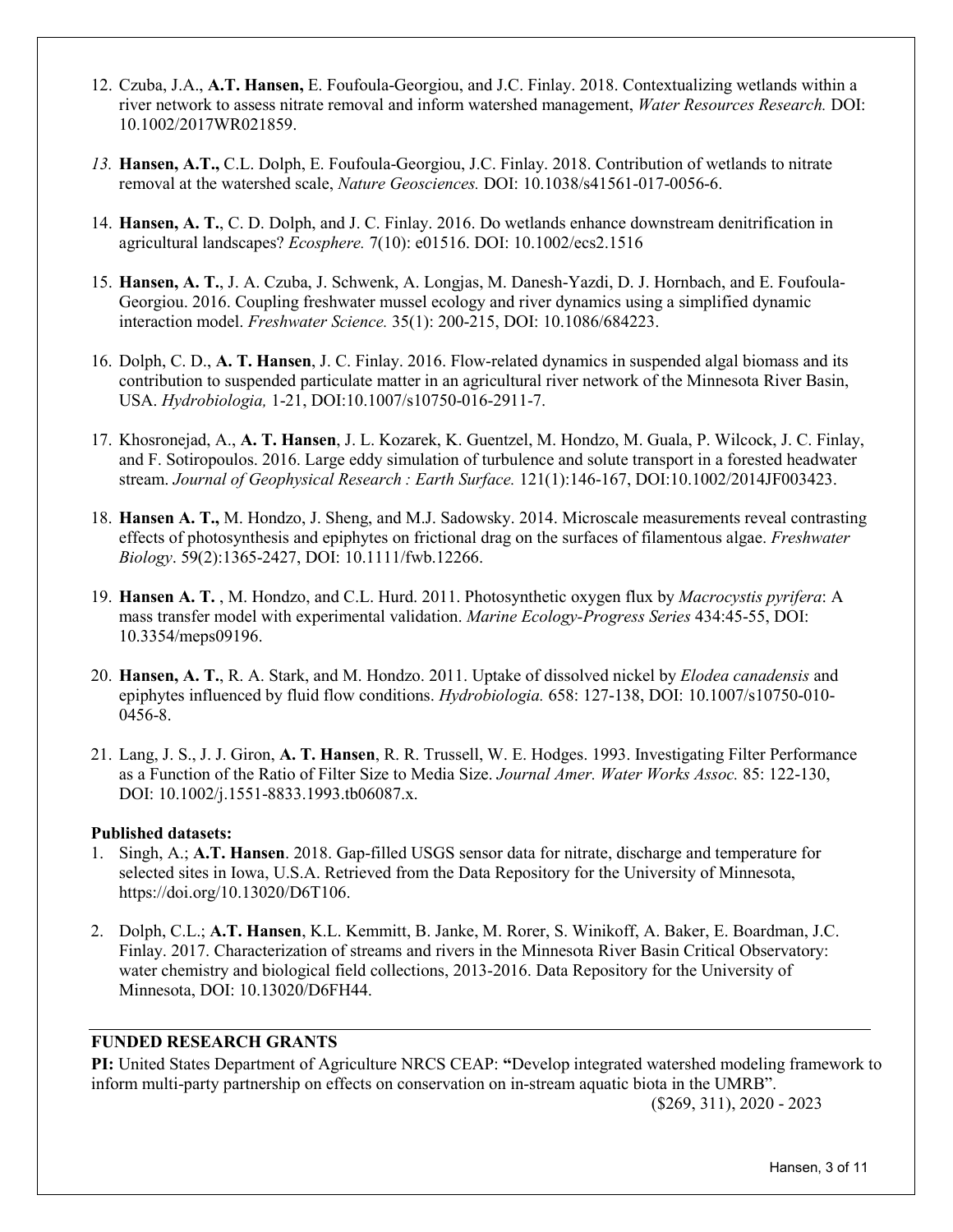**Co-PI:** United States Department of Agriculture AFRI-NIFA Program: **"**Robust incentive design for sustainable agricultural systems".

**PI:** The Nature Conservancy: **"**Integrated Watershed Modeling".

(\$500,000), 2020 - 2023

(\$93,000), 2020 - 2021

**PI:** Kansas University Center of Research (KUCR) New Faculty General Research Fund: Blurred Boundaries: An Investigation of Mass Transfer and Lateral Mixing at Vegetation-Open Water Interfaces"

(\$19,994.05), 2020-2022

**Co-PI:** Kansas NSF Established Program to Stimulate Competitive Research (EPSCoR): Towards Integrated Groundwater and Surface Water Modeling for Predicting Aquatic Microbiomes.

(\$69,039), 2019-2020

**Co-PI:** Kansas K-TRAN: Bridge Deck Drainage: Evaluation of KDOT's Current Design Guidance. (\$65,956), 2019-2021

**PI: NSF SEES Fellow:** Leveraging the waterscape to increase agricultural landscape sustainability, (National Science Foundation Water, Sustainability and Climate Program (NSF WSC), NSF Science, Engineering and Education for Sustainability (SEES) Postdoctoral Fellow grant. NSF-EAR 1415206). (\$476,039), 2015-2017

**Co-PI:** Conserving Minnesota's native mussel legacy: Quantifying habitat interactions (Minnesota Environment and Natural Resources Trust Fund (ENRTF). (\$350,000), 2015-2018

**Co-author:** Significant contribution to the writing of funded proposal: Measuring and modeling watershed phosphorus loss and transport for improved management of agricultural landscapes (Minnesota Clean Water Fund Research Program, Minnesota Department of Agriculture). (\$249,419), 2015-2018

# **FELLOWSHIPS AND AWARDS**

| 2019          | American Society of Civil Engineers (ASCE) ExCEED Teaching Fellow                                                                                         |  |
|---------------|-----------------------------------------------------------------------------------------------------------------------------------------------------------|--|
| 2016          | Travel award recipient, American Geophysical Union (AGU) Chapman Conference: Extreme<br>Climate Event Impacts in Aquatic Biogeochemical Cycles and Fluxes |  |
| 2015          | NSF SEES Fellow (Science, Engineering and Education for Sustainability)                                                                                   |  |
| 2011          | Edward Silberman Fellowship, St. Anthony Falls Laboratory, U. of Minnesota (\$10,000)                                                                     |  |
| 2008          | Louise T. Dosdall Fellowship, University of Minnesota                                                                                                     |  |
| 2007          | International Research Experience Grant, National Center for Earth Surface Dynamics                                                                       |  |
| $2005 - 2007$ | NSF IGERT Traineeship (Integrative Graduate Education and Research), University of<br>Minnesota                                                           |  |
| 1992          | Society of Women Engineers (SWE) Chapter President, Caltech                                                                                               |  |

# **TEACHING AND MENTORING**

**Instructor of Record:**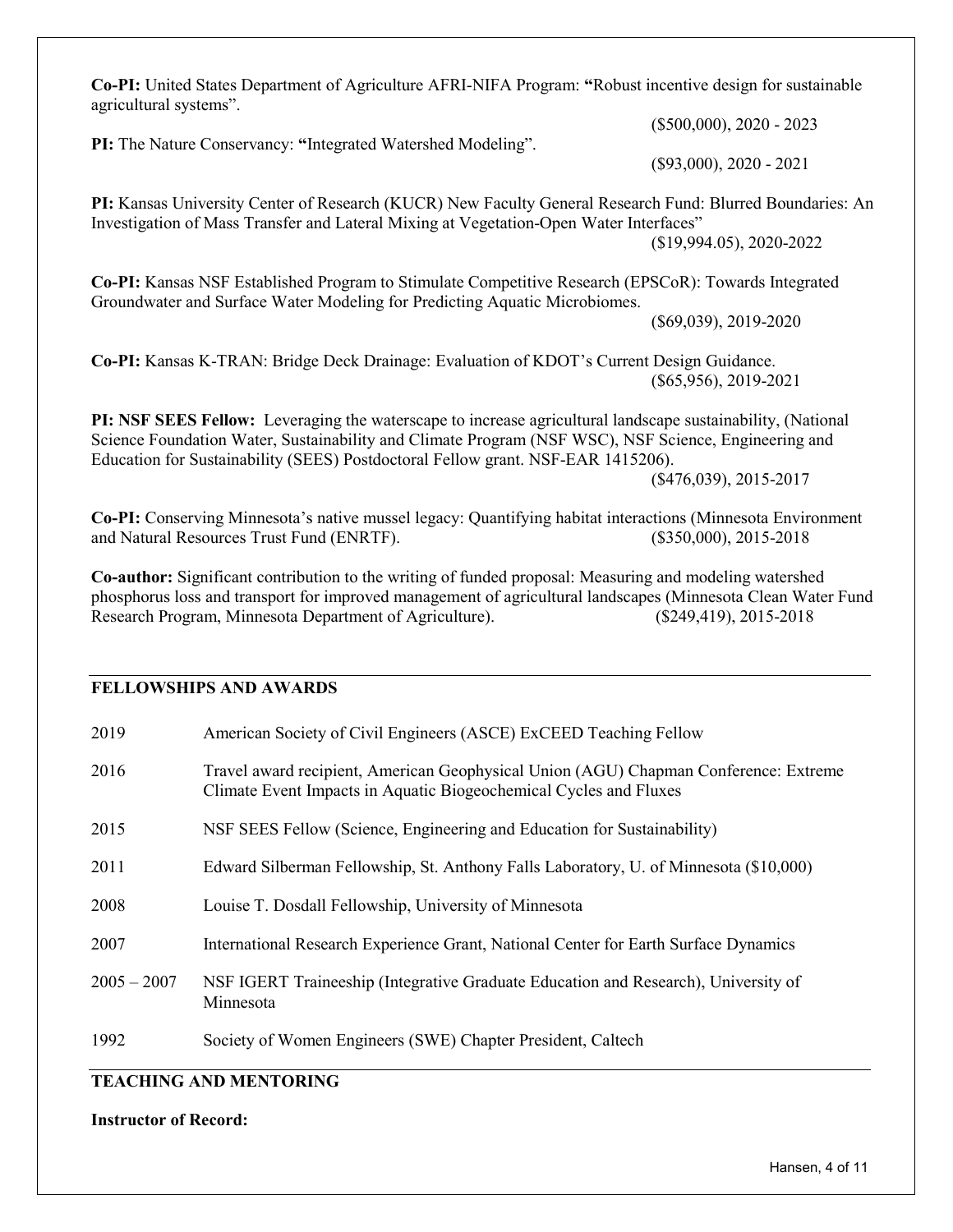# **Wetland Hydrology and Introduction to Management** (CE 756)

Spring 2021

Department of Civil, Environmental, and Architectural Engineering, University of Kansas, Lawrence, KS A study of the basic structure and functions of wetlands; the physical, chemical, and biological processes involved; and an introduction to the management of wetlands. Also a brief introduction to the legal aspects of wetlands, the Section 404 permitting processes, and mitigation requirements.

# **Water Quality Modeling** (CE 759)

Fall 2021

Department of Civil, Environmental, and Architectural Engineering, University of Kansas, Lawrence, KS Analytical and numerical modeling of transport and transformation processes in the aquatic environment. Mass balance principles in multi-dimensional transport phenomena including advection, turbulent diffusion, and dispersion.

## **Environmental Monitoring and Field Methods** (CE 736)

#### Spring 2020

Department of Civil, Environmental, and Architectural Engineering, University of Kansas, Lawrence, KS A lecture-field sampling course to familiarize students with environmental monitoring techniques and open source environmental monitoring data. Dimensions of environmental monitoring are considered for air, soil, and water measurements. The major emphasis is on surface water monitoring techniques and their principles, utility, and limitations.

## **Fluid Mechanics** (CE 330) and **Fluid Mechanics Laboratory** (CE 331)

Fall 2018 – 2021

Department of Civil, Environmental, and Architectural Engineering, University of Kansas, Lawrence, KS Instructed class of  $\sim$ 70 junior-senior level students on fundamentals of fluid mechanics.

## **Environmental Mass Transport** (CE 895)

Spring 2019

Department of Civil, Environmental, and Architectural Engineering, University of Kansas, Lawrence, KS Graduate level course on environmental mass transport phenomena in surface waters.

## **Teaching assistant:**

*Teaching Assistant* – Mechanical Design II (M.E. 350)

Dept. of Mechanical Engineering, University of Michigan – Ann Arbor

Course description: Principles of machine and mechatronic design and manufacturing. Analysis, synthesis and selection of mechanisms, machine components, mechatronic components, and associated manufacturing processes. Semester-long, model-based design/build/test project in a team setting. Instructed two sections of  $\sim$  25 students each section. Weekly recitations (lecture and Q &A), office hours.

## *Teaching Assistant* – Mechanical Design III (M.E. 450)

Dept. of Mechanical Engineering, University of Michigan – Ann Arbor

Course description: A mechanical engineering design project by which the student is exposed to the design process from concept through analysis to prototype validation and report. Projects are proposed from the different areas of study within mechanical engineering and reflect the expertise of instructing faculty. Facilitated design teams in two three-hour laboratory sessions per week. ~30 students.

#### **Student Advisees:**

| $2020:1$ post-doc                                       |
|---------------------------------------------------------|
| 2020: 2 Ph.D. students, 2 M.S. student                  |
| 2019: 1 Ph.D. student, 1 M.S. student, 1 M.C.E. student |
| $2020 - 21:14$                                          |
| $2019 - 20:12$                                          |
|                                                         |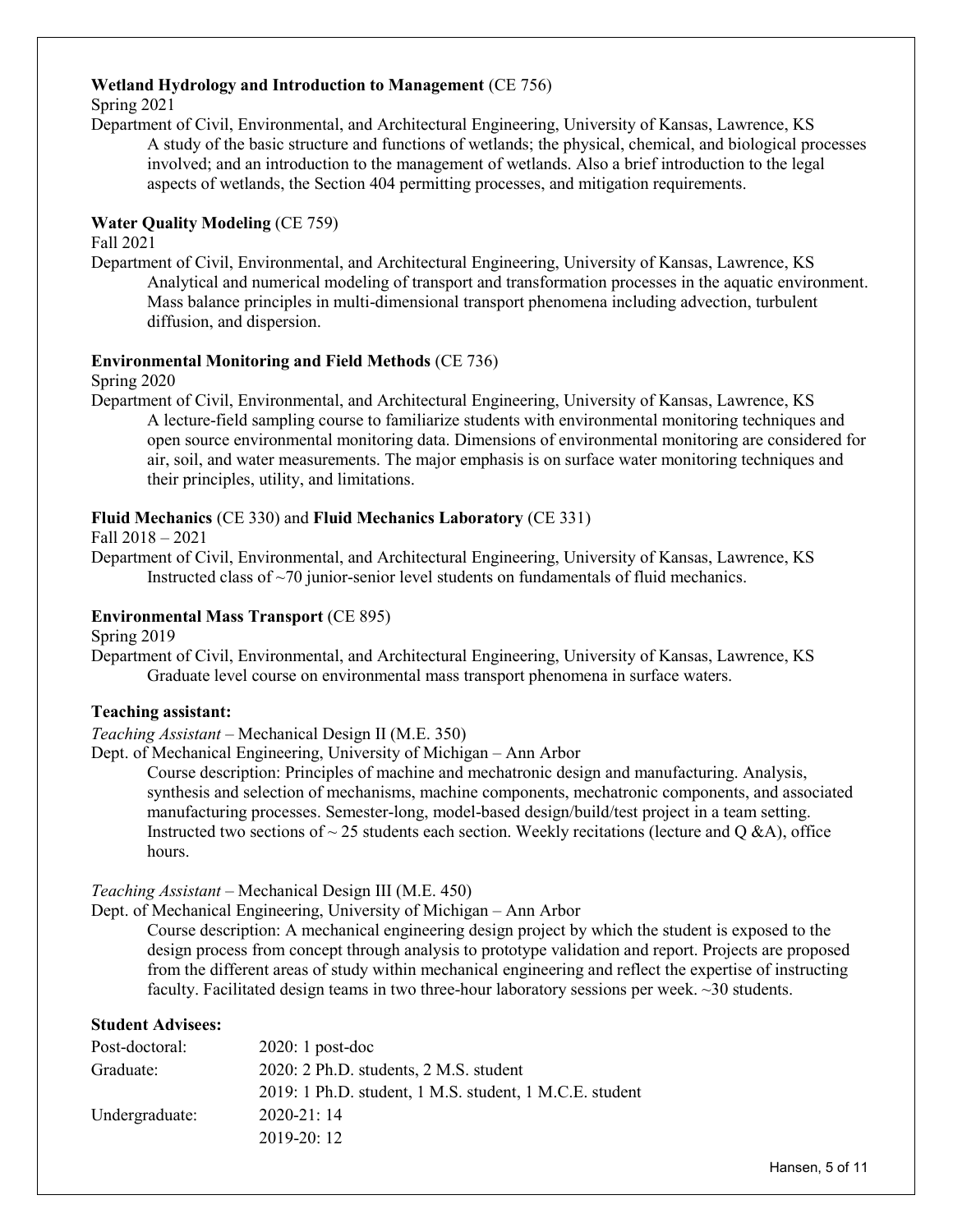#### 2018-19: 5

#### **Guest lecturer:**

- 2017 **Hansen, A.T.** Global nitrogen cycle: pools and fluxes (EEB 4611). University of Minnesota, St. Paul, MN
- 2014 **Hansen, A.T.** Water, sediment and transport in the Minnesota River Basin, Aquatic Ecology (BIOL 344). Macalester College, St. Paul, MN.
- 2013 **Hansen, A.T.** Water quality in the Minnesota River. Graduate level course 5203: Ecological Dimensions of Space Making, Department of Landscape Architecture, University of Minnesota, Minneapolis, MN.

#### **Formal Mentoring:**

2017, 2015 NSF-funded Sustainable Land and Water Resources Research Experiences for Undergraduates (SLAWR REU)

| $\sqrt{1}$ with the $\sqrt{1}$ |                          |                             |  |
|--------------------------------|--------------------------|-----------------------------|--|
|                                | • Allison Acosta         | <b>Clemson University</b>   |  |
|                                | $\bullet$ LeAnn Charwood | Leech Lake Tribal College   |  |
|                                | • Maria Roubert          | University of Puerto Rico   |  |
|                                | Lizbeth Aguirre-Jaimes   | Univ. of Calif – Santa Cruz |  |
|                                | • Olivia Cacciatore      | Villanova University        |  |

- 2011, 2014 NSF Louis Stokes Alliance for Minority Participation Program (LSAMP), Multicultural Summer Research Opportunity Program
	- Audra Huffmeyer University of Minnesota (2011) • Morgan Anderson University of Minnesota (2014)
	-

• Vincent Knox University of Minnesota (2014)

- 2007 National Center for Earth Surface Dynamics, International Research Experience Program, University of Otago, Dunedin, New Zealand
	- Jordan Theissen Lawrence University

## **Short course instructor:**

- 2004 Operation and Maintenance of Drinking Water System (developed and instructed), three-day workshop for technical personnel from 8 watershed districts, Peace Corps
- 2003, 2004 General Environmental Education, developed course material and instructed high school students. Curriculum covered; basic ecology, biodiversity, waste management, watershed ecology and was taught using traditional and participatory methods. Supervised student community engagement in completion of; community clean-up day, multiple tree planting activities, outreach at local elementary schools and high school (2 years, 18 students), Peace Corps
- 2004 HIV/AIDs Prevention and Awareness, developed course material, co-instructed with high school students, taught to 209 high school students through series of dynamic presentations (209 students), Peace Corps

## **SCIENTIFIC PRESENTATIONS**

*(Underlined names are mentored or advised students).*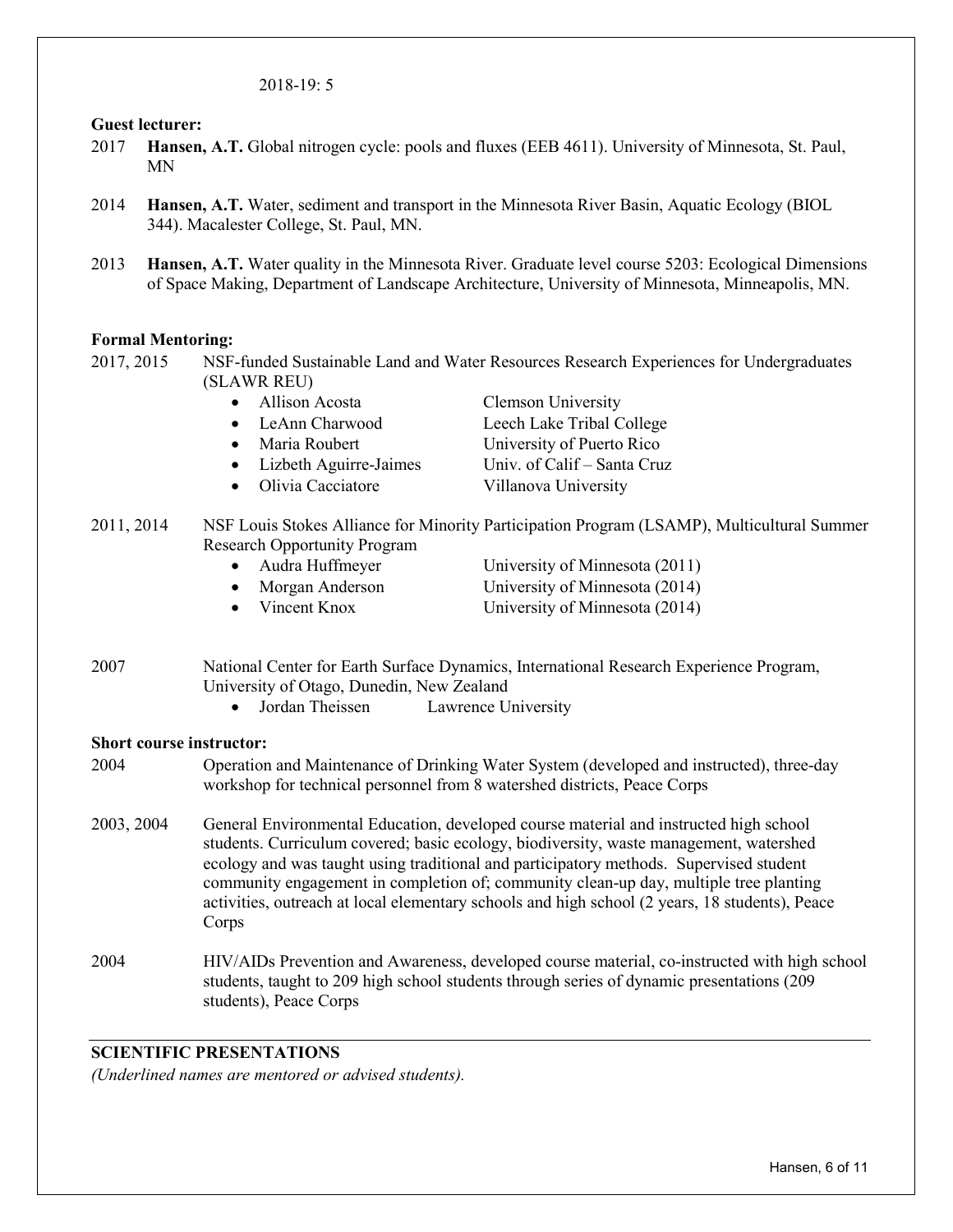- 2020 Bolade, O.O., **AT Hansen**. Hysteresis analysis of turbidity and nitrate dynamics in two agricultural watersheds within the Mississippi River Basin of Midwestern United States, AGU Fall Meeting, virtual format,  $1 - 17$  December
- 2020 Andrea Brookfield, Will Farmer, **Amy Hansen**, Mary Hill, Tony Layzell, Misty Porter, Pamela Sullivan and Sam Zipper. Untangling the implications of water management on hydrologic systems, GSA 2020 Connects Online, virtual format, 26-30 October
- 2020 Dobie, A., **A.T. Hansen**. Investigation of Flow Conditions at the Boundary of Vegetation and Open Water, University of Kansas Undergraduate Research Symposium, Lawrence, KS, April.
- 2020 Craft, J., **A.T. Hansen**. Effects of Unionid Mussel Distribution Patterns on Water Quality, University of Kansas Undergraduate Research Symposium, Lawrence, KS, April.
- 2020 **A.T. Hansen**, Finlay, J.C., Dolph, C.L. Multiscale contributions of lentic water bodies to lotic nitrate reduction in agricultural watersheds, ASLO-SFS 2020 Summer Meeting, Conference cancelled due to pandemic.
- 2020 O.O. Bolade, **A.T. Hansen**. Hydrological and Biogeochemical Processes: insights from high frequency sensor data, ASLO-SFS 2020 Summer Meeting, Conference cancelled due to pandemic.
- 2020 [INVITED] **Hansen, A.T.** Treatment Wetlands for Watershed Nutrient Control, Kansas Department of Health and the Environment (KDHE) Annual Harmful Algal Blooms Meeting, Topeka, Kansas, 22 January.
- 2019 **Hansen, A.T.,** A. Singh. Using High Frequency Sensor Data to Assess Watershed Water Quality Vulnerability to Changes in Precipitation Magnitude and Frequency, AGU Fall Meeting, San Francisco, California, 9 – 13 December.
- 2019 **Hansen, A.T.**, Climate, Loss and Adaptation, Red Hot Research, University of Kansas, Lawrence, Kansas, 15 November.
- 2019 Czuba, J.A., P Hawthorne, **AT Hansen**, E Foufoula-Georgiou, JC Finlay, Optimizing wetland restorations for downstream versus spatially distributed nitrate reduction presents conflicting strategies, ESA Annual Meeting, 11 – 16 August.
- 2019 **Hansen, A.T.,** The Potential of Near-Channel Management to Improve Water Quality in Agricultural Landscapes, Kansas Biological Survey seminar, 22 March.
- 2018 **Hansen, A.T.**, et. al, Multi-Model Optimization of Field and In-Channel Management Actions in Agricultural Watersheds to Reduce Nitrate, Phosphorus, and Sediment Loads, AGU Fall Meeting, Washington D.C.,  $10 - 14$  December.
- 2018 [INVITED] **Hansen, A.T.**, J. Kozarek, A. Tomasek, J.C. Finlay, Quantifying nutrient removal in floodplains and other fluvial wetlands. Upper Mississippi River Conference, October 24-25. Moline, IL
- 2018 **Hansen, A.T.**, L. Aguirre-Jaimes, O. Cacciatore, A. McCulloch, A. Acosta, L. Charwood, M. Roubert. Characterizing Denitrification Variability within an Agricultural Constructed Wetland. American Society of Civil Engineers (ASCE) World Environmental and Water Resources Congress. Minneapolis, Minnesota, 3-7 June.
- 2018 [INVITED] **Hansen, A.T**., Panel speaker. Sustainability Hot topics in the Land of (more than) 10,000 Lakes. American Society of Civil Engineers (ASCE) World Environmental and Water Resources Congress. Minneapolis, Minnesota, 3-7 June.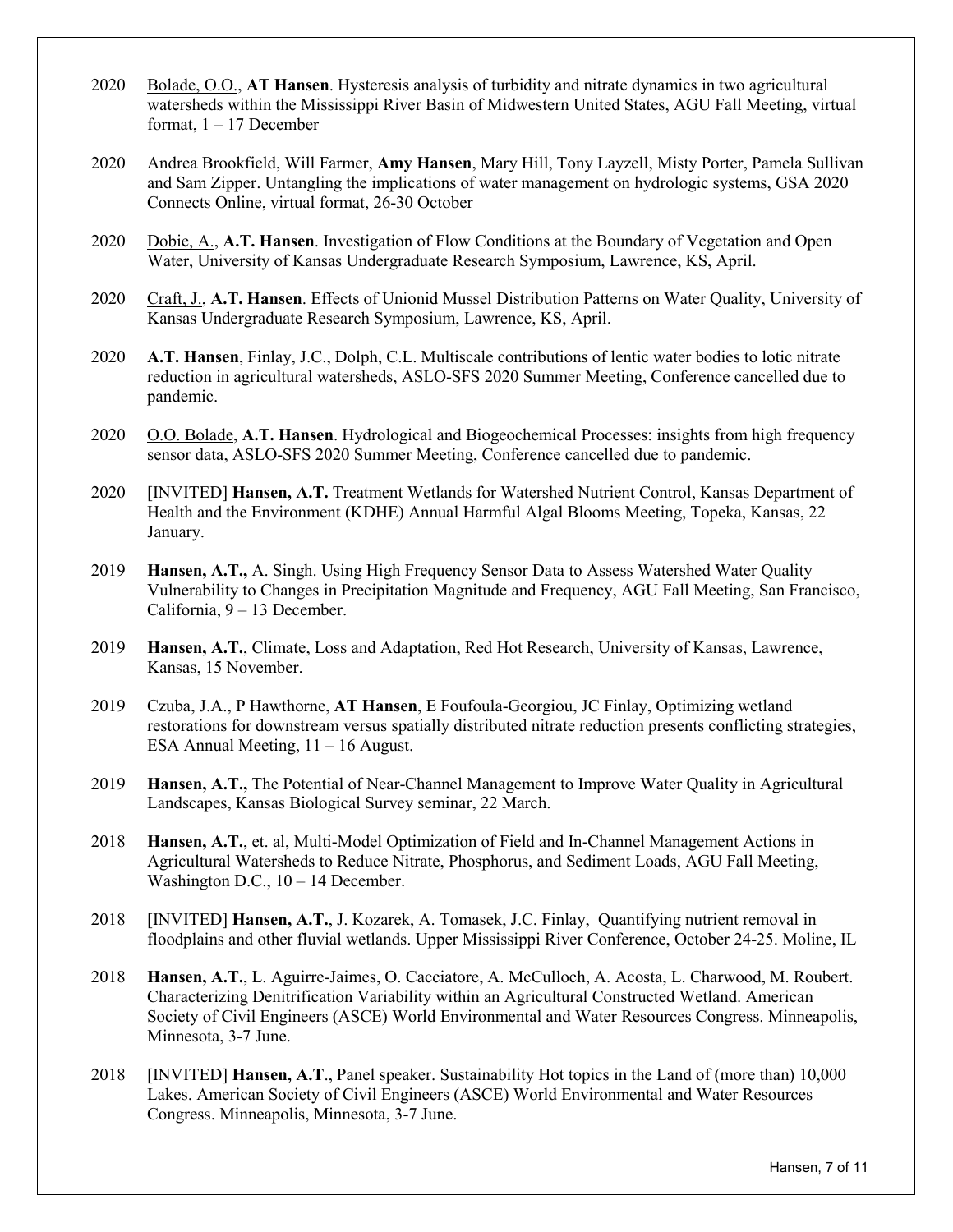- 2017 **Hansen, A.T.**, C. Dolph, E. Foufoula-Georgiou, P. Belmont, P. Wilcock, C. Kling, J. Finlay, S. Rabotyagov, et al. Improving the effectiveness of conservation in the Le Sueur River basin. Minnesota Water Resources Conference, St. Paul, Minnesota, 13-14 October.
- 2017 **Hansen, A.T.**, Czuba, J.A., Foufoula-Georgiou, E., Finlay, J. C. The Potential of Wetlands to Contain Agricultural Nitrate. Association for the Sciences of Limnology and Oceanography (ASLO) Annual Meeting. Honolulu, HI.
- 2017 **Hansen, A.T.** How much is enough? The potential use of wetlands to reduce agricultural nitrate losses. St. Anthony Laboratory Seminar Series. Minneapolis, MN.
- 2017 **Hansen, A.T.**, Czuba, J.A., Foufoula-Georgiou, E., Finlay, J. C. The Potential of Wetlands to Contain Agricultural Nitrate Under Extreme Streamflow Events. AGU Chapman Conference on Extreme Climate Event Impacts in Aquatic Biogeochemical Cycles and Fluxes. San Juan, Puerto Rico.
- 2016 **Hansen, A.T.** Linked Institutions for Future Earth (LIFE)- Ecopotential Meeting on Ecosystem Management of Protected Areas. Irvine, CA.
- 2016 **Hansen, A.T.**, Dolph, C. L., Finlay, J. C., Czuba, J.A., Foufoula-Georgiou, E. Assessing wetland effects on nitrogen reduction: A fluvial network perspective. National Science Foundation Water, Sustainability and Climate PI meeting, Arlington, VA.
- 2015 **Hansen, A.T.**, J.C. Finlay, J.A. Czuba, C. Dolph, and E. Foufoula-Georgiou (2015), "Assessing Wetland Effects on Nitrogen Reduction within a Fluvial Network Perspective: A Combined Field and Modeling Approach", B53H-02, AGU Fall Meeting, San Francisco, California, 14-18 December.
- 2015 **Hansen, A.T.**, Czuba, J.A., Schwenk, J., Longjas, A., Danesh-Yazdi, M., Daniel J. Hornbach, Efi Foufoula-Georgiou, Coupling Freshwater Mussel Ecology and River Dynamics Using a Simplified Dynamic Interaction Model. Society for Freshwater Science Annual Meeting, Milwaukee, Wisconsin.
- 2015 **Hansen, A.T.**, C. Dolph, J.C. Finlay. Wetlands and Lakes Reduce Surface Water Nitrogen in Minnesota's Agricultural Landscapes, Minnesota Water Resources Conference, St. Paul, Minnesota, 13- 14 October.
- 2015 **Hansen, A. T.**, J. A. Czuba, J. Schwenk, A. Longjas, M. Danesh-Yazdi, D. J. Hornbach, and E. Foufoula-Georgiou. 2016. Coupling Freshwater Mussel Ecology and River Dynamics Using a Simplied Dynamic Interaction Model. National Science Foundation Water, Sustainability and Climate PI meeting, Arlington, VA.
- 2015 Charwood L. (2015) Potential Changes in Denitrification of Wetlands dominated by Invasive *Typha x glauca*, 11th annual First American Land Consortium (FALCON), Denver, CO.
- 2015 Acosta A., **Hansen, A.T.** Effects of Vegetation and Depth on Nitrate Reduction in Two Minnesota Wetlands, International Environmental Youth Symposium 2015: "One World, One Environment", 1-2 October 2015 [**2nd place student poster in subject category**], Atlanta, GA.
- 2014 **Hansen, A.T.**, Finlay, J.C. Controls on Aquatic Nitrogen Uptake within an Agricultural Watershed Joint Aquatic Sciences Meeting, Portland, OR.
- 2014 **Hansen, A.T.** Biological nitrogen uptake in agriculturally influenced Minnesota streams and rivers. Water Resource Sciences Program Seminar Series, University of Minnesota, St. Paul, MN.
- 2013 **Hansen, A.T.**, Khosronejad, A., Guentzel, K., Kozarek, J., Mpagazihe, G., Velez, J., Sotiropoulos, F., Hondzo, M., Baker, D., Wilcock, P., Finlay, J.C. Quantifying stream reach nutrient processing: a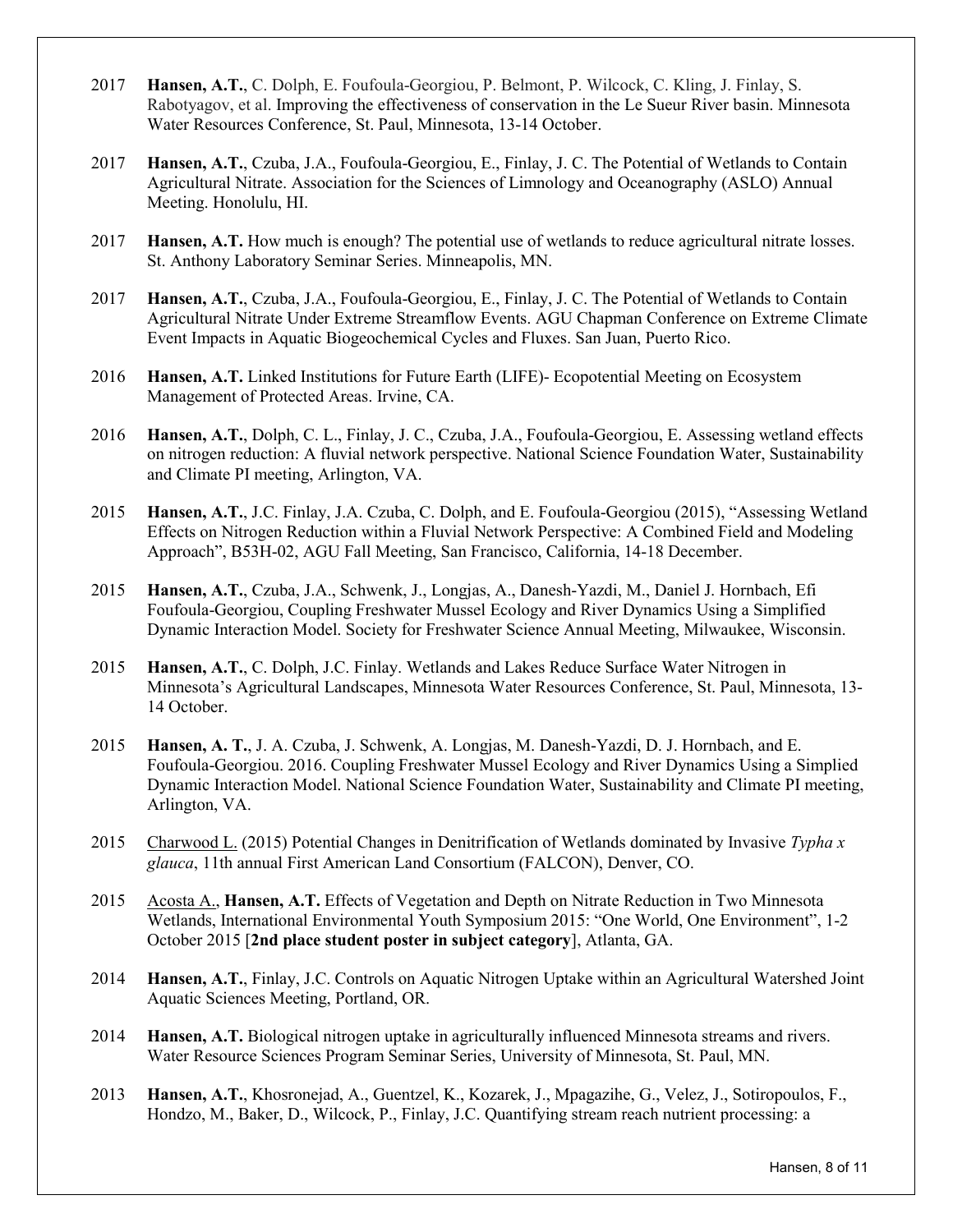comparison of experimental and modeling approaches used in Eagle Creek. Upper Midwest Stream Restoration Symposium, La Crosse, WI.

- 2013 **Hansen, A.T.** Quantifying In-stream Biological Nitrogen Uptake. Minnesota Water Resources Conference, St. Paul, MN.
- 2013 **Hansen, A.T.** The importance of biology in large river nutrient transport. Institute on the Environment Sustainability Symposium, St. Paul, MN.
- 2012 **Hansen, A.T.**, Hondzo, M., Finlay, J.C. Water quality implications of epiphytes on submerged aquatic vegetation. Upper Midwest Stream Restoration Symposium, Minneapolis, MN.
- 2012 **Hansen, A.T.**, Finlay, J.C., Hondzo, M. Epiphytes make bad houseguests: Implications for phosphorus sequestration by aquatic plants in constructed wetlands. Minnesota Water Resources Conference, St. Paul, MN.
- 2011 **Hansen, A.T.**, Hondzo, M. Epiphytes alter surface stresses of filamentous algae. Association for the Sciences of Limnology and Oceanography (ASLO) - Aquatic Sciences meeting, San Juan, Puerto Rico.
- 2008 **Hansen, A.T.**, Hondzo, M., Hurd, C.L. Mass transfer in canopy flow: An investigation of the effect of hydrozoan colonization on the giant kelp, *Macrocystis pyrifera.* Association for the Sciences of Limnology and Oceanography (ASLO) Ocean Sciences meeting, Orlando, FL.
- 2008 **Hansen, A.T.**, Hondzo, M. Mass transfer in canopy flow: An investigation of the effect of hydrozoan colonization on the giant kelp, *Macrocystis pyrifera*. National Center for Earth Surface Dynamics Video Conference.
- 2006 Stark, R., **Hansen, A.T.**, Hondzo, M., Cotner, J. The Effect of Flow Conditions on Nickel Accumulation by *Elodea canadensis* and Associated Epiphytes. Annual American Water Resources Association Conference, Baltimore, MD.

## **PRE-DOCTORAL PROFESSIONAL EXPERIENCE**

**Graduate Researcher**, Department of Civil Engineering, University of Minnesota 2005 - 2012 Field experiments, laboratory experiments, and mathematical modeling investigation biological mediation of water quality under varying fluid flow conditions.

**Peace Corps Volunteer,** Engineer; Rural Water and Sanitation Program, Honduras 2003 - 2005

- GIS field data collection and mapping boundaries of 30 drinking water source watersheds
- Facilitated rural community with gaining national protected status for drinking water source watershed.
- Designed two gravity-fed drinking water systems and assessed system feasibility for four more.

## **Project Manager/Engineering Manager,** Veeco Instruments, Santa Barbara, California 2000 - 2002

- Systems engineering design of environmental isolation for atomic force microscope
- Direct manager of six engineers with indirect responsibility for additional 20 technical staff on development team.

**Lead Project Engineer,** Veeco Instruments, Santa Barbara, California 1998 - 2000 • Systems engineering design of environmental isolation for atomic force microscope including: airborne

particle control system, layout, system cable interconnect management, software recipe optimization, and CAD design drawing release.

**Process Engineer,** Ford Motor Company, Utica Trim Plant, Utica, Michigan 1997 - 1998

Hansen, 9 of 11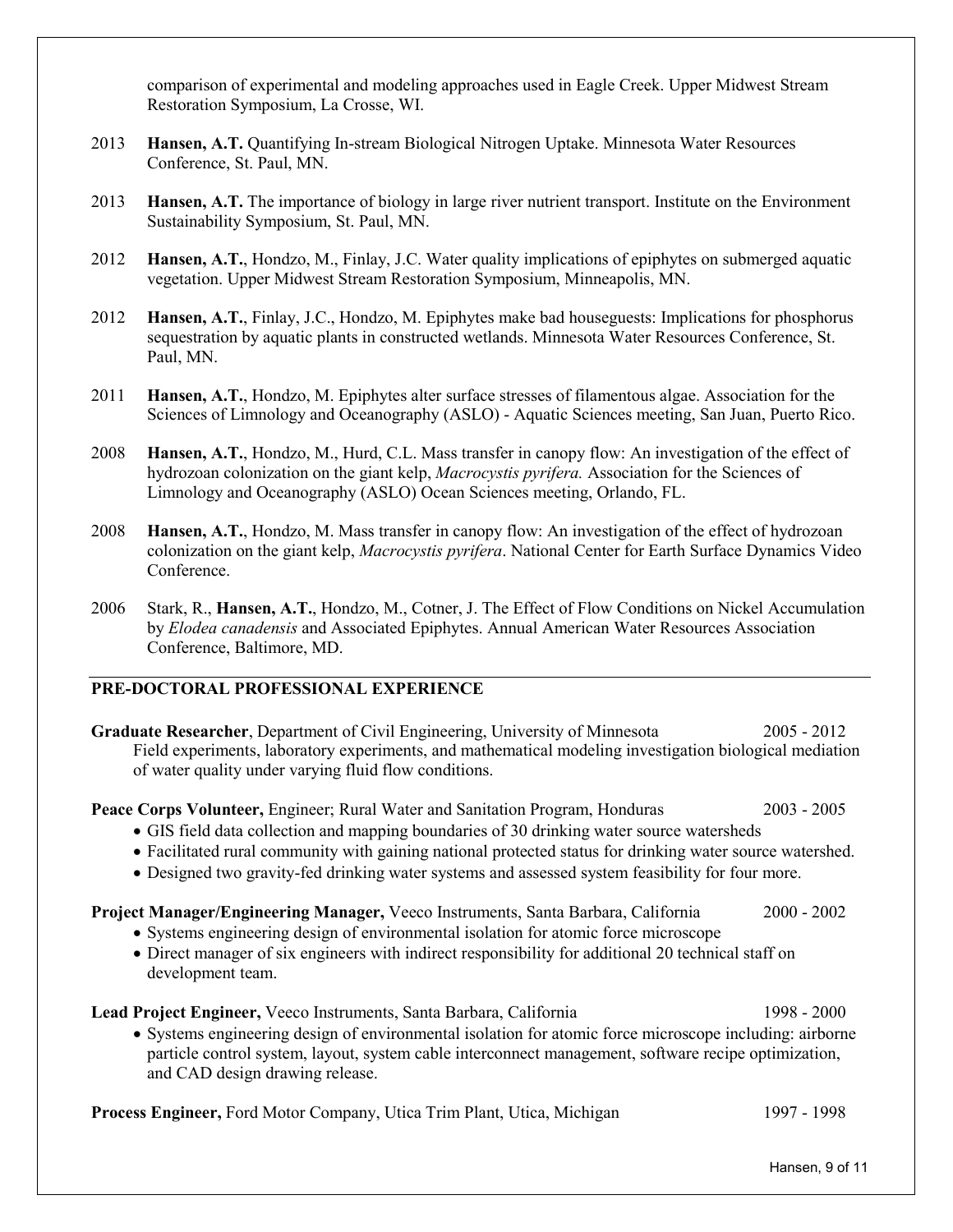• Maintained equipment and maximized efficiency of two assembly lines running two shifts including more than 30 machines. Process improvement efforts resulted in10% improvement in uptime.

**Design Engineer, Ford Motor Company, Air Induction Systems, Dearborn, Michigan** 1995 – 1997

- Engineering design of powertrain air induction system using computational and experimental techniques (FEA, CFD, acoustic modeling, dynamometer testing, in-vehicle testing).
- Design efforts directly resulted in higher capacity filtration capacity, optimized acoustic performance, and improved horsepower over previous generation design.

# **PROFESSIONAL SERVICE AND DEVELOPMENT**

## **Committee Member**

2019 – present AGU Ecohydrology Technical Committee, Hydrology Section

- 2019 present KU CEAE Graduate Studies Committee
- 2020 present KU SOE Library Committee
- 2020 present KU CEAE Advisory Board Membership Subcommittee

2012 -2015 Partnership for River Restoration and Science in the Upper Midwest, Technical Committee

## **Session chair or co-chair:**

2020 AGU Fall Meeting: Oral session, H068 Frontiers in Ecohydrology 2020 AGU Fall Meeting: Poster session, H063 Frontiers in Ecohydrology

## **Ad-hoc proposal reviewer:**

American Chemical Society Natural Sciences and Engineering Research Council of Canada National Science Foundation (2019)

# **Proposal review panel member:**

Department of Energy (2019) Iowa Nutrient Research Center (2020)

### **Journal referee:**

Hydrological Processes, Environmental Science and Technology, Limnology and Oceanography: Fluids and Environments, Marine Ecology Progress Series, Biogeochemistry, Limnology and Oceanography, Environmental Science: Water Research and Technology, Functional Ecology, Journal of Geophysical Research: Biogeosciences

## **Teaching Excellence:**

Spring 2019 Faculty Book Club member. KU Center for Teaching Excellence.

Fall 2019 Participant in study of teaching and learning practices using external reviewer & COPUS protocol (4 class periods).

Summer 2019 Attended ASCE ExCEED Teaching Workshop, West Point, New York.

## **Educational Outreach**

- 2020 Professional trip mentor for five undergraduate engineering students on 12 day trip to Uganda to rehabilitate 2 drinking water catchment systems. Engineers without Borders (EWB): University of Kansas Student Chapter.
- 2019 2020 Student poster judge, AGU fall meeting
- 2017 Release of Nitrate Network Model web-based educational application [\(http://maps.umn.edu/le-sueur](http://maps.umn.edu/le-sueur-nitrates/)[nitrates/#\)](http://maps.umn.edu/le-sueur-nitrates/). Part of development team of web application used for high school education module on nitrate cycling.
- 2015 Student presentation judge, Society of Freshwater Sciences Annual Meeting
- 2013 Student poster judge, Upper Midwest Stream Restoration Symposium